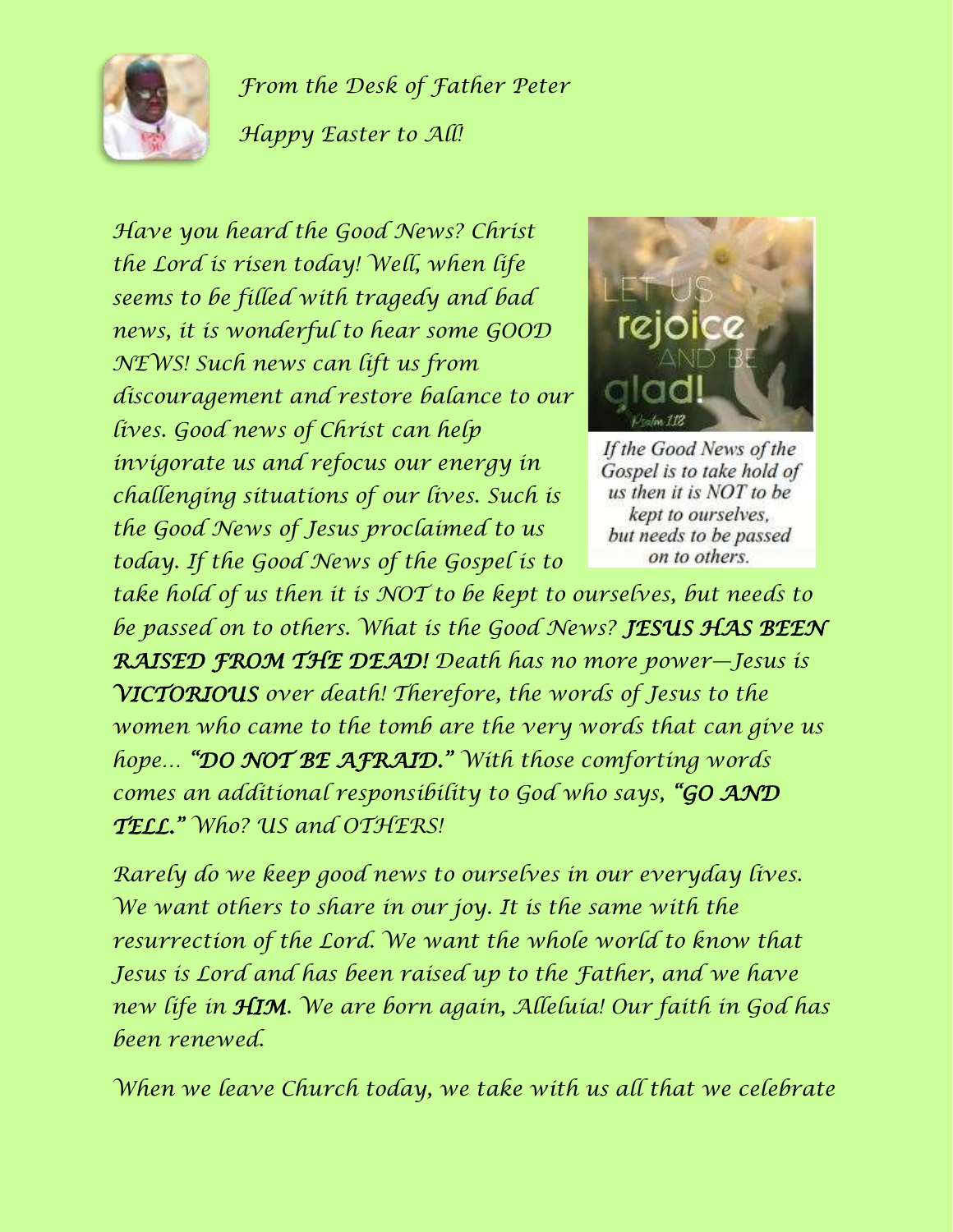*and give witness to the living traditions of the resurrection. We do so without fear, but with hope and love. It is this hope and love which constantly reminds us that the Lord is true to his promises. His risen life is our joy! Jesus is revealed as the Son of God. All throughout Lent, we prayed "to let go and allow God in our lives." We asked the Lord to revive us in the faith. One of the hardest things to do is to "LET GO." We sometimes become our own tormentor if we refuse to let go and not allow Christ in our lives to transform us. Harboring resentment, holding grudges, or focusing on blame only hurts us. We all have to move on in faith and trust in the risen Christ and stop wasting valuable energy on the past. We cannot proclaim that our universe or our world or our nation or our community or our family is changed unless we are open to faith in such a way that we are changed. In the words of Pope Saint John Paul II, we should "open wide the door of our hearts for Christ." The clock is ticking for us all and we need God's blessings and healing love. Easter is about forgiveness, compassion, and understanding. Easter is about renewal. Easter is about us. Easter is not caring about where we have been, or how others perceive us to be. It is about us and our relationship with Jesus. As a result of our presence and belief in Christ we are changed and made anew by His grace. By changing the way we think, we can turn regret and worry into distant memories and grow to build our faith and trust in the Lord.*

*This EASTER, it's never too late for us to "LET GO" of whatever in life is holding us back and start over. Let us put our trust in God. I welcome all this Easter in faith to our parish. FAILURE IS NOT FINAL, UNLESS WE LET IT BE. The message this Easter is this: Jesus doesn't care about what we've done, or what others say we've done, or our permanent record. What matters is the direction of*